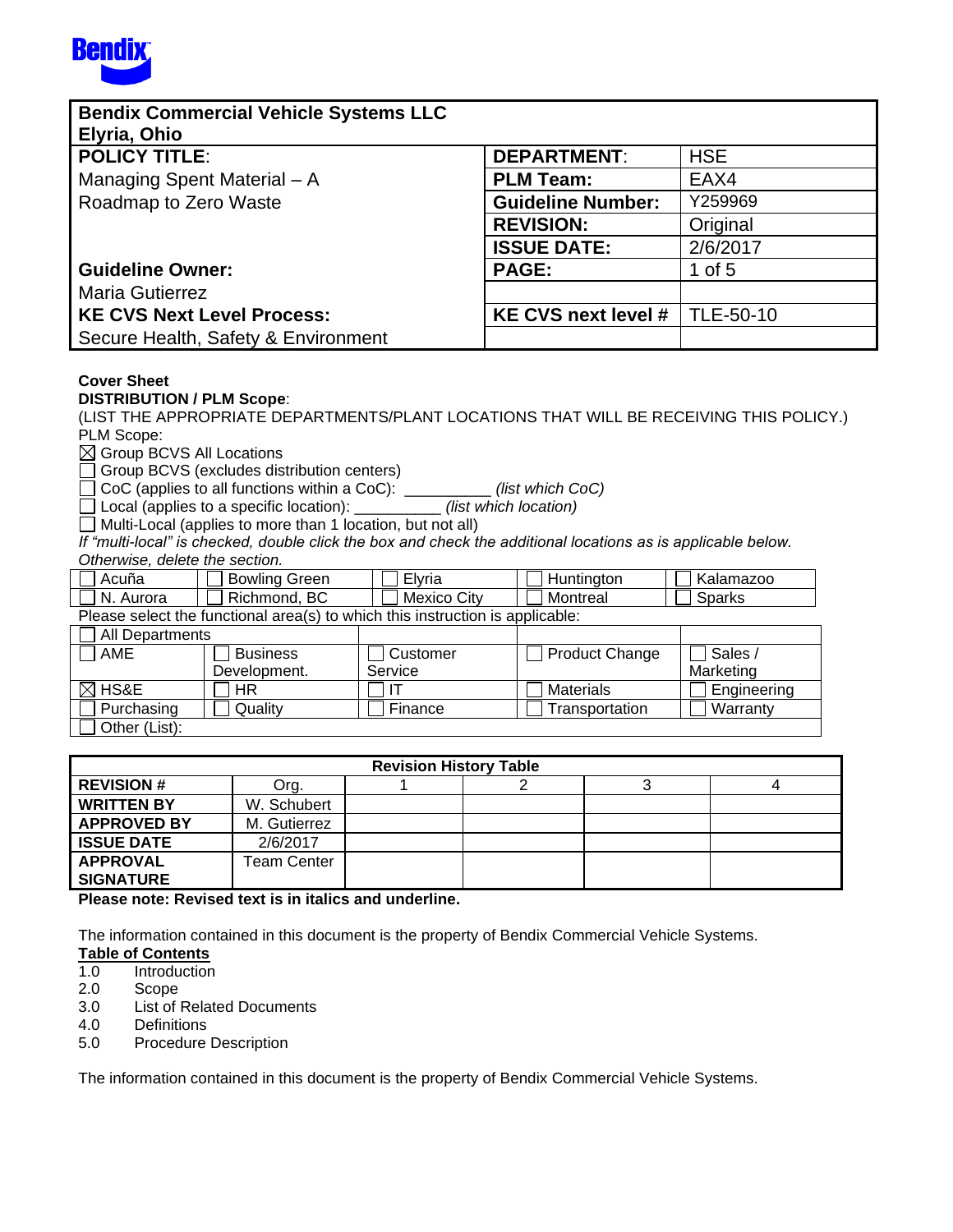

| Type      | <b>KE-TEX Process No.</b> | <b>Process Instruction (PI) Title</b>               | <b>Valid for</b>           | <b>Executed in</b> | Approved by        | Rev | Land. |
|-----------|---------------------------|-----------------------------------------------------|----------------------------|--------------------|--------------------|-----|-------|
| <b>PO</b> | TLE-50-10,<br>Y259969     | Managing Spent Material-<br>A Roadmap to Zero Waste | <b>GRP BCVS</b><br>ALL LOC | All Locations      | Maria<br>Gutierrez |     | US    |

# **1.0 PURPOSE**

As part of our overall commitment to environmental sustainability, Bendix is embracing the concept of "Zero Waste" in our operations and business practices, with the goal of reducing the waste generated to the lowest possible levels. The quest for Zero Waste is part of a fundamental shift in the overall philosophy regarding "waste management". Historical efforts were focused on the disposal of spent materials at the end of the production process, and the recycling of a limited number of potentially valuable and easily recycled materials but did little to address the actual root causes of waste generation.

Zero Waste refers to a holistic approach to waste management which emphasizes waste prevention as opposed to end-of-pipe waste management. The zero waste approach brings attention to reducing total waste production by reevaluating product designs and material selection (redesign), and by restructuring production processes and distribution systems (reengineering). Aside from reducing or eliminating certain waste streams, these efforts also contribute to the more efficient use of limited material resources and operating capacities. Zero waste initiatives can also identify innovative ways to reuse or repurpose waste products.

The purpose of this guidance is to provide a roadmap to follow towards the larger zero-waste aspiration. In addition to helping the organization achieve our sustainability targets, Zero Waste has a number of other business benefits including:

- Improved resource economy and efficiency
- Synergy with continuous improvement initiatives (Lean, KPS, QK)
- Improved financial performance
- Reduced legal exposure

#### **2.0 APPLICABILITY**

Applies to all Bendix owned and operated facilities.

#### **3.0 DEFINITIONS**

3.1 [Y144687](http://a2wls.grp.knorr-bremse.com:3131/GetCVSPLMProcDoc.htm?id=Y144687&language=US) Waste Definitions & Reporting Guideline

#### **4.0 RELATED DOCUMENTATION**

- 4.1 [Y082501](http://a2wls.grp.knorr-bremse.com:3131/GetCVSPLMProcDoc.htm?id=Y082501&language=US) Waste Management
- 4.2 [Y084358](http://a2wls.grp.knorr-bremse.com:3131/GetCVSPLMProcDoc.htm?id=Y084358&language=US) Managing Waste Disposal
- 4.3 [Y259682](http://a2wls.grp.knorr-bremse.com:3131/GetCVSPLMProcDoc.htm?id=Y259682&language=US) Zero Waste to Landfill Policy
- 4.4 [Y238158](http://a2wls.grp.knorr-bremse.com:3131/GetCVSPLMProcDoc.htm?id=Y238158&language=US) Spent Material Audit Process Instruction

# **5.0 POLICY**

All spent materials (including wastes) are to be managed in a manner that is most protective of human health, safety and the environment and reduces future liability for the company. The spent material disposal hierarchy pyramid (see Figure 1) and environmental soundness of the disposal method plays a critical role in this process. This policy establishes a process to analyze and select the most adequate disposal option that moves the company closer to a Zero Waste philosophy.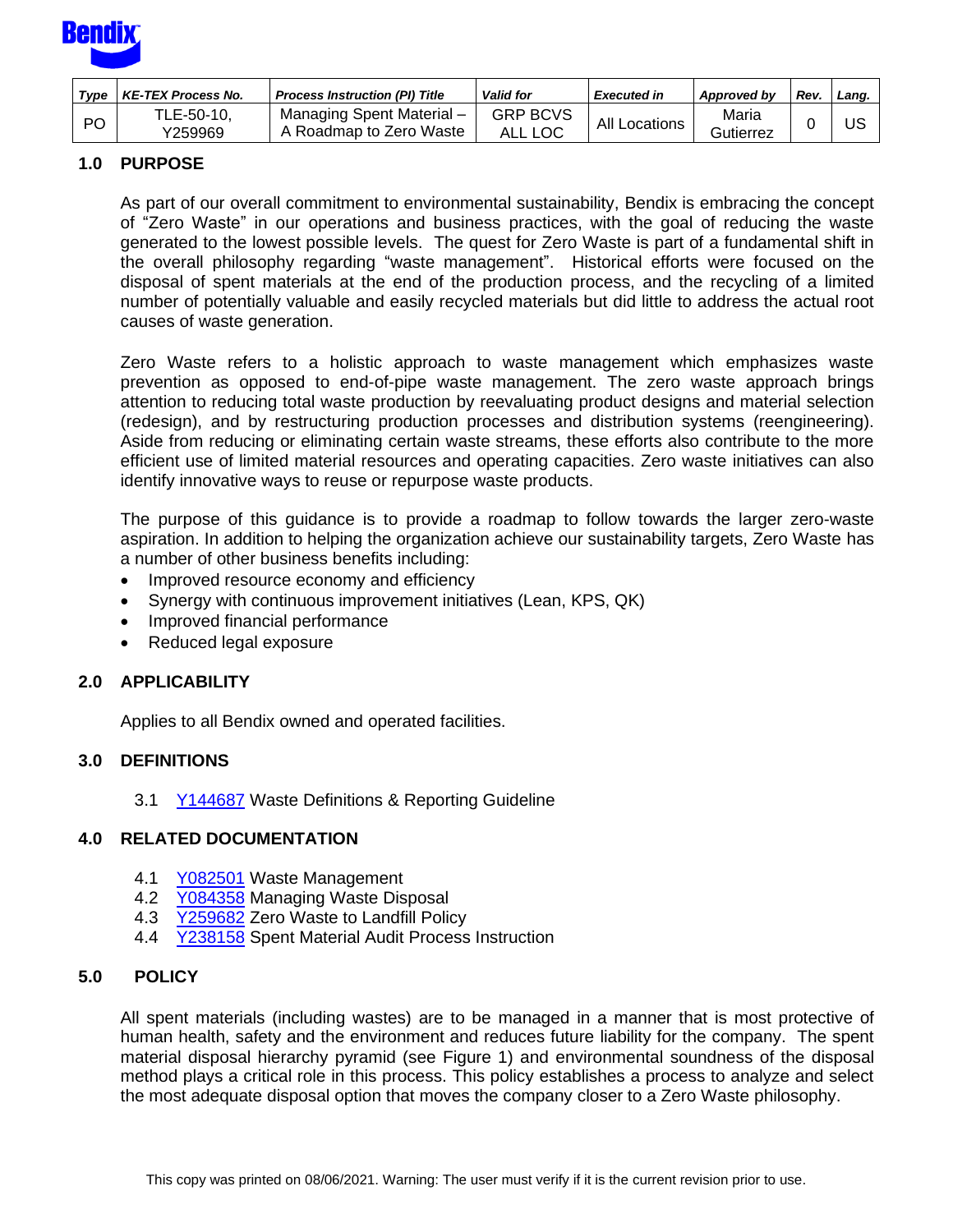

| Tvpe | <b>KE-TEX Process No.</b> | <b>Process Instruction (PI) Title</b>                | <b>Valid for</b>                | <b>Executed in</b> | Approved by        | Rev | Lang. |
|------|---------------------------|------------------------------------------------------|---------------------------------|--------------------|--------------------|-----|-------|
| PO   | TLE-50-10,<br>1259969     | Managing Spent Material -<br>A Roadmap to Zero Waste | <b>GRP BCVS</b><br>LOC<br>ALL . | All<br>Locations   | Maria<br>Gutierrez |     | US    |

The strategy to accomplish Zero Waste involves focusing on the disposal hierarchy pyramid to pursue whenever feasible the 4R's options for spent material: Refuse (avoid generating waste), Reduce, Reuse and Recycle, while eliminating or reducing the higher-risk waste disposal activities: resource recovery (Waste to energy, reclamation), incineration and Landfill.





- 5.1 An accurate and complete data collection system shall be established so that all spent streams are being captured and tracked.
	- 5.1.1 Measurement Data is the backbone of a zero-waste initiative. Waste data tracking allows a company to comprehend all materials generated, reused and recycled. Doing so reveals opportunities to improve and climb the waste-reduction hierarchy.
	- 5.1.2 Rigorous data collection and reporting practices are vital for establishing baseline performance rates and for measuring improvements over time. Data is used to create specific plant goals and metrics
	- 5.1.3 Timely reporting also helps identify unanticipated problems while they can still be effectively addressed.
- 5.2 Site HSE shall review existing spent material / waste inventory to carefully evaluate disposal method that is in line with the Zero Waste philosophy.
	- 5.2.1 Research should be conducted to identify the existing best technology to manage the spent material, according to its hazards and regulatory status.
	- 5.2.2 Financial analysis shall be documented to determine feasibility of disposal method.
	- 5.2.3 Site shall prioritize Waste-Reduction activities in line with the disposal hierarchy pyramid.

| Refuse                               |                        |
|--------------------------------------|------------------------|
| Reduce                               | <b>Waste Reduction</b> |
| Reuse                                |                        |
| Recycle                              |                        |
| <b>Resource Recovery/Reclamation</b> |                        |
| Incineration without energy recovery | Waste Management       |
| Landfill Disposal                    |                        |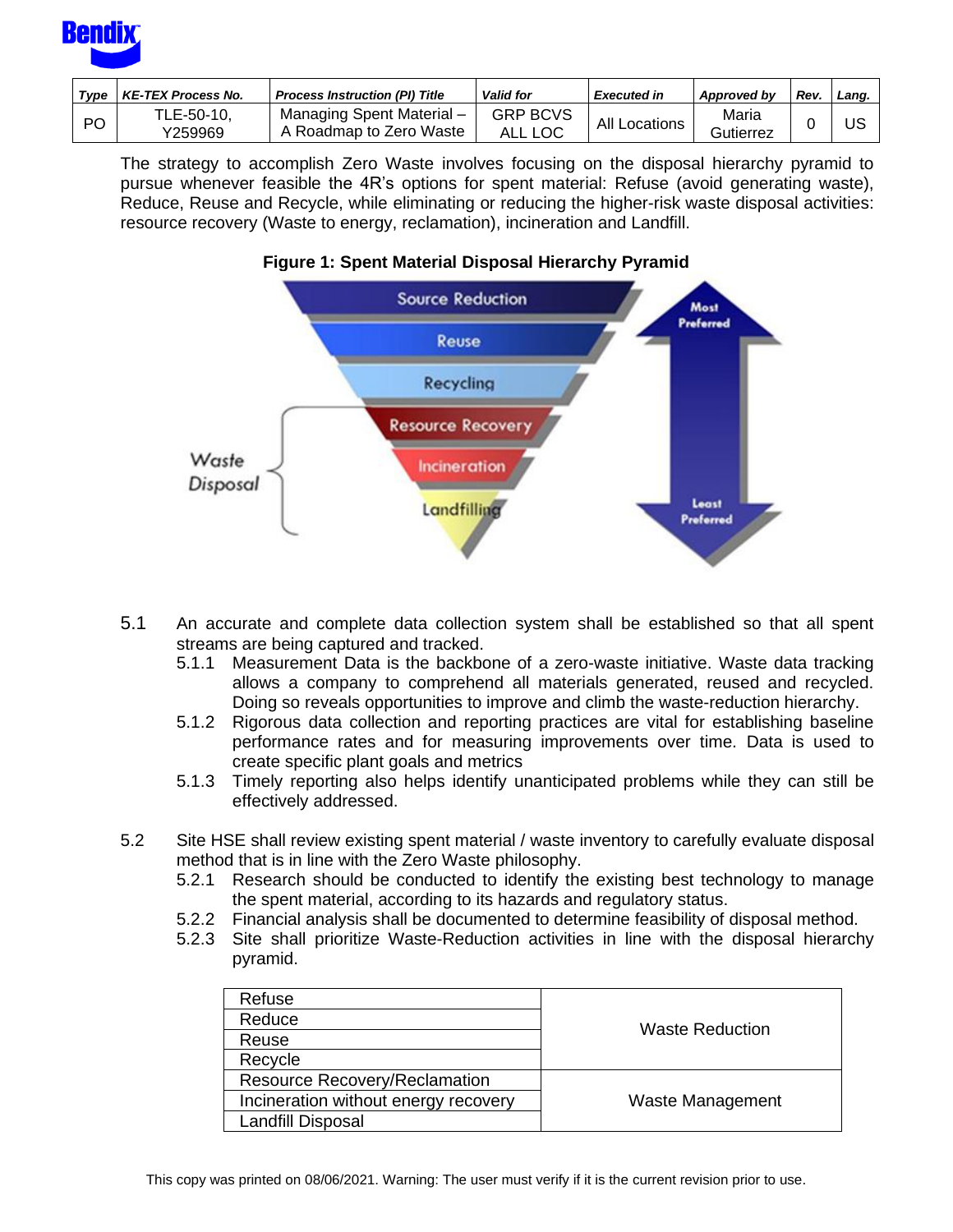

| Tvpe      | <b>KE-TEX Process No.</b> | <b>Process Instruction (PI) Title</b>                | <b>Valid for</b>           | <b>Executed in</b> | Approved by        | Rev | Land. |
|-----------|---------------------------|------------------------------------------------------|----------------------------|--------------------|--------------------|-----|-------|
| <b>PO</b> | TLE-50-10.<br>Y259969     | Managing Spent Material -<br>A Roadmap to Zero Waste | <b>GRP BCVS</b><br>ALL LOC | All Locations      | Maria<br>Gutierrez |     | บร    |

- 5.3 REFUSE: Activities aimed at eliminating the generation of the spent materials
- 5.4 REDUCE: Activities aimed at reducing the amount of spent materials generated
- 5.5 REUSE: Activities aimed at reusing the spent materials onsite or externally can be for its original intent or an alternate use. Reuse spent material is put to use in its original form with minimal or no processing.
	- 5.5.1 Internal/onsite: look for reuse for opportunities in packaging material such as cardboard (boxes, dividers) and wood (pallets, boxes).
	- 5.5.2 External evaluate the financials costs of transportation
	- 5.5.3 Document reuse activities (log by weight if possible, then by appropriate unit of measure) – count only first beneficial reuse.
- 5.6 RECYCLE: activities aimed at recycling the spent materials onsite or offsite. This hierarchy level also includes composting of organic material, either on or off site recycling options. Recycled spent material is re-processed.
	- 5.6.1 All sites shall strive to institute basic minimum recycling programs for:
		- $Metals including aluminum cans$
		- Cardboard
		- Wood/pallets
		- Plastic
		- Paper
		- Electronic Waste
		- Composting
	- 5.6.2 Research vendors and commodities bid for market price
	- 5.6.3 Recycling program shall include tracking of material recycled, any costs as well as income/revenue generated.
	- 5.6.4 Regularly evaluate recycling financials some programs may have a cost
	- 5.6.5 Recycling shall be maximized through audit or surveillance programs (Ref: Y238158 Spent Material Audit Process Instruction).
- 5.7 If no reuse OR recycle alternatives are identified, spent materials shall be considered a waste and managed as such.
	- 5.7.1 Per [Y082501](http://a2wls.grp.knorr-bremse.com:3131/GetCVSPLMProcDoc.htm?id=Y082501&language=US) Waste Management, all waste streams shall be documented for final destination. [Y084358](http://a2wls.grp.knorr-bremse.com:3131/GetCVSPLMProcDoc.htm?id=Y084358&language=US) Managing Waste Disposal.
	- 5.7.2 Assess Resource Recovery: Activities aimed at beneficial resource recovering from the spent materials either onsite or offsite, and includes metals reclamation, fuel blending and incineration with energy recovery.
	- 5.7.3 Incineration without energy recovery.
	- 5.7.4 Landfill Disposal: If landfill is the only option available, a disposal position shall be justified and documented, including alternatives that were evaluated.
	- 5.7.5 Each year, a re-evaluation will be conducted to determine if new technologies or markets have become available to divert the stream away from landfill.
- 5.8 Set targets: set long-range goals and mid-term ones. This approach provides a roadmap that helps sustain momentum and track progress Goal setting fosters improvements and helps encourage employees to maintain momentum.